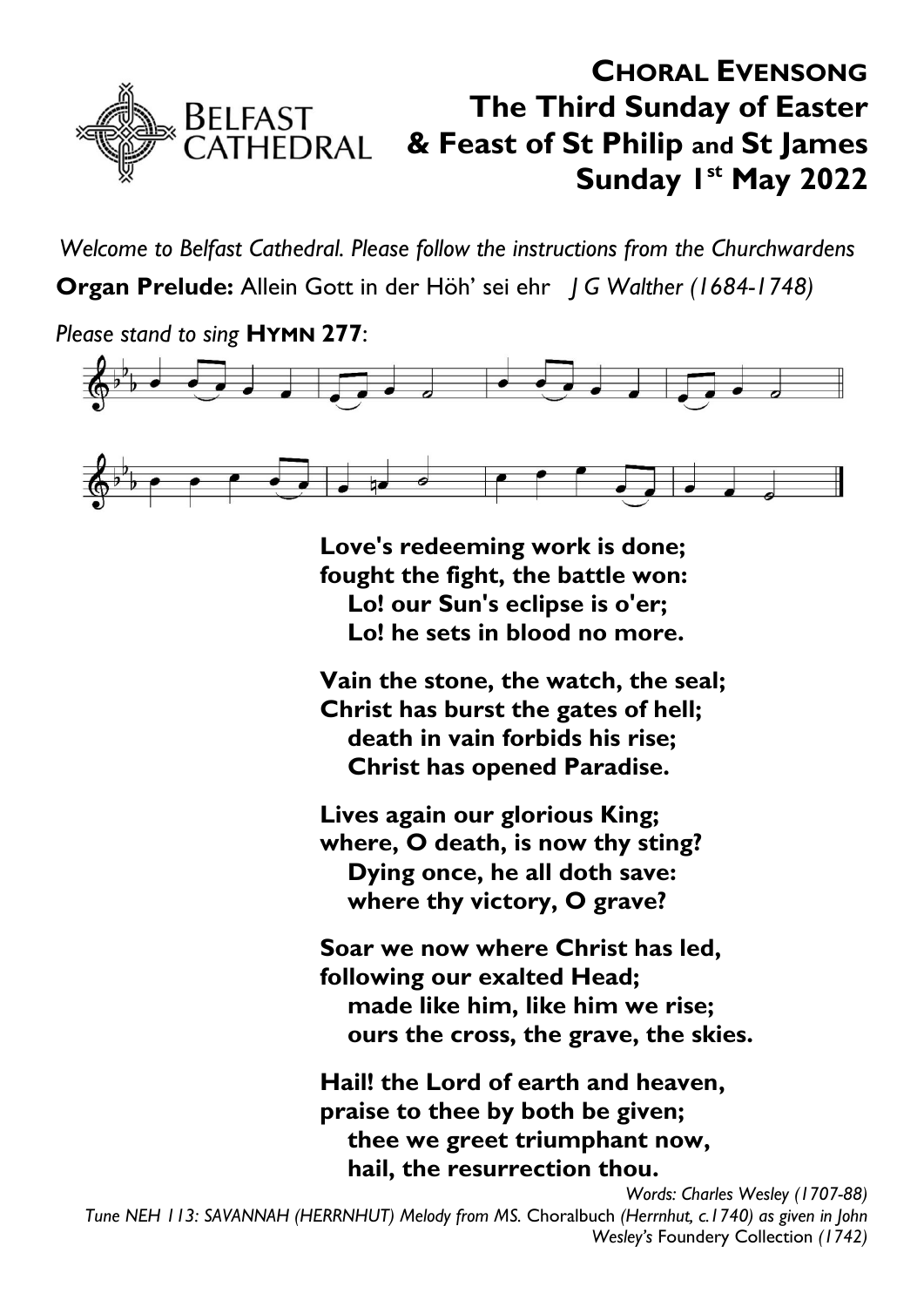*Please remain standing for the* **OPENING RESPONSES:**

*Priest:* O Lord, open thou our lips.

*Choir:* And our mouth shall shew forth thy praise.

#### *Priest:* O God, make speed to save us.

*Choir:* O Lord, make haste to help us.

*Priest:* Glory be to the Father, and to the Son, and to the Holy Ghost.

*Choir:* As it was in the beginning, is now, and ever shall be, world without end. Amen.

*Priest:* Praise ye the Lord.

*Choir:* The Lord's name be praised.

*Setting: Richard Ayleward (1626-69)*

### *Please sit while the choir sings* **PSALM 1:**

Blessed is the man that hath not walked in the counsel of the ungodly, nor stood in the way of sinners:

and hath not sat in the seat of the scornful.

But his delight is in the law of the Lord:

and in his law will he exercise himself day and night.

And he shall be like a tree planted by the water-side:

that will bring forth his fruit in due season.

His leaf also shall not wither:

and look, whatsoever he doeth, it shall prosper.

As for the ungodly, it is not so with them:

but they are like the chaff, which the wind scattereth away from the face of the earth.

Therefore the ungodly shall not be able to stand in the judgement:

neither the sinners in the congregation of the righteous.

But the Lord knoweth the way of the righteous:

and the way of the ungodly shall perish.

### *Please stand for the* **GLORIA:**

Glory be to the Father:

and to the Son, and to the Holy Ghost.

As it was in the beginning, is now, and ever shall be:

world without end. Amen.

*Chant: William Beale (1784-1854)*

### *Please sit for the* **FIRST LESSON:** Isaiah 38:9-20

A writing of King Hezekiah of Judah, after he had been sick and had recovered from his sickness: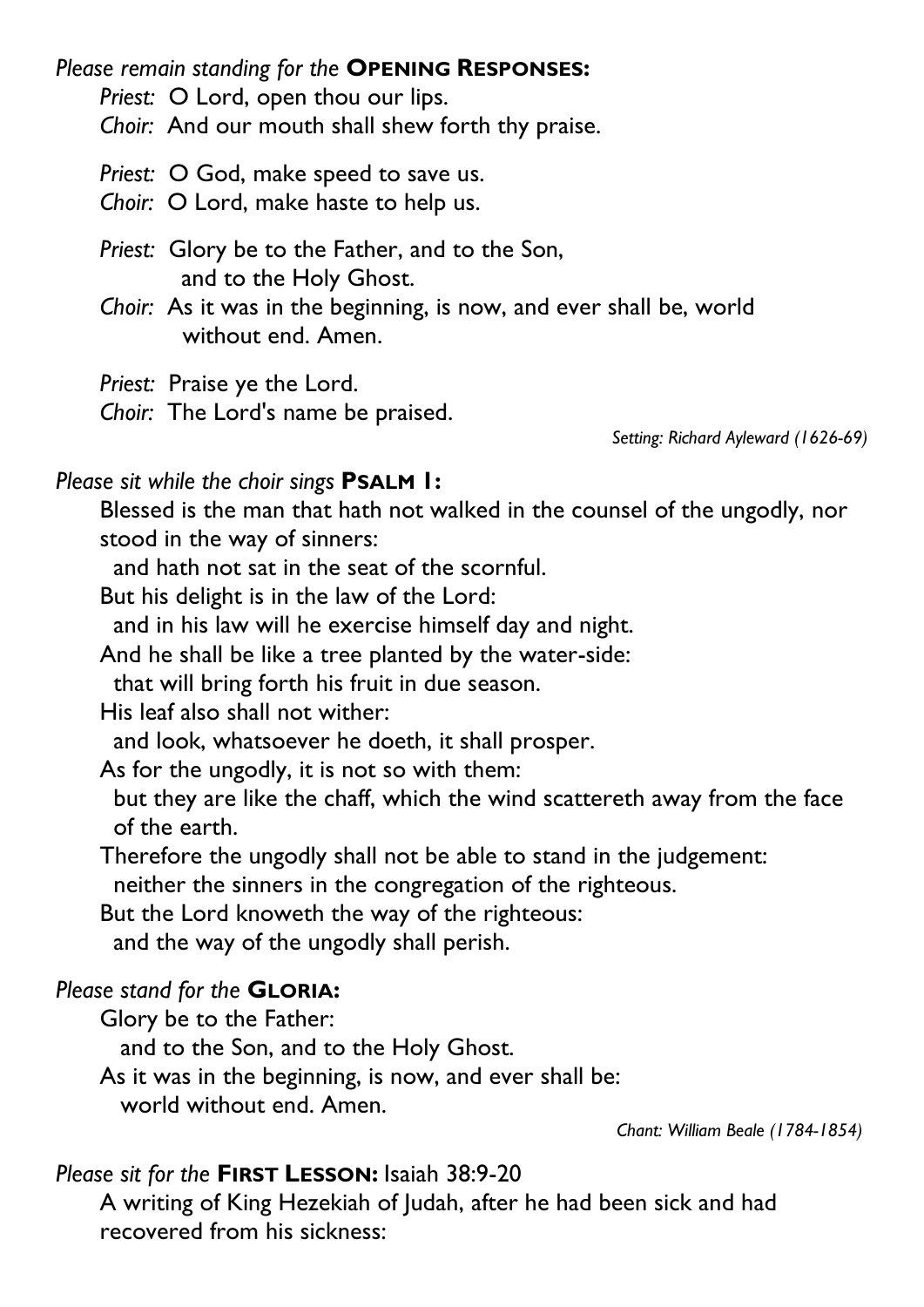I said: In the noontide of my days I must depart; I am consigned to the gates of Sheol for the rest of my years. I said, I shall not see the Lord in the land of the living; I shall look upon mortals no more among the inhabitants of the world. My dwelling is plucked up and removed from me like a shepherd's tent; like a weaver I have rolled up my life; he cuts me off from the loom; from day to night you bring me to an end; I cry for help until morning; like a lion he breaks all my bones; from day to night you bring me to an end.

Like a swallow or a crane I clamour, I moan like a dove.

My eyes are weary with looking upwards.

O Lord, I am oppressed; be my security!

But what can I say? For he has spoken to me, and he himself has done it. All my sleep has fled because of the bitterness of my soul.

O Lord, by these things people live, and in all these is the life of my spirit.

 O restore me to health and make me live! Surely it was for my welfare that I had great bitterness; but you have held back my life from the pit of destruction, for you have cast all my sins behind your back. For Sheol cannot thank you, death cannot praise you; those who go down to the Pit cannot hope for your faithfulness. The living, the living, they thank you, as I do this day; fathers make known to children your faithfulness.

The Lord will save me, and we will sing to stringed instruments all the days of our lives, at the house of the Lord.

*Please remain seated as the choir sings the* **MAGNIFICAT**:

My soul doth magnify the Lord:

and my spirit hath rejoiced in God my Saviour.

For he hath regarded:

the lowliness of his handmaiden.

For behold, from henceforth:

all generations shall call me blessed.

For he that is mighty hath magnified me: and holy is his Name.

And his mercy is on them that fear him: throughout all generations.

He hath shewed strength with his arm:

he hath scattered the proud in the imagination of their hearts.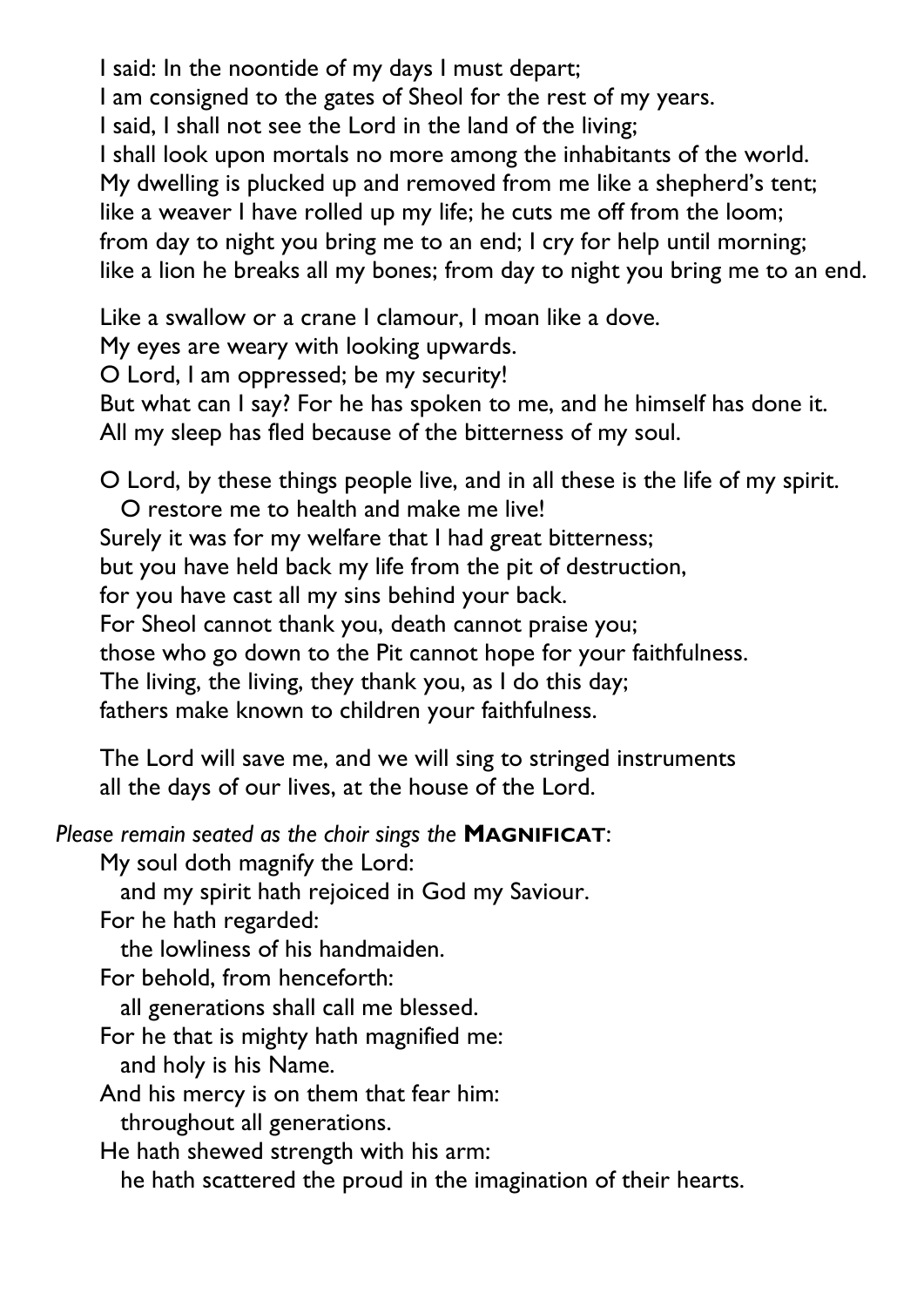He hath put down the mighty from their seat:

and hath exalted the humble and meek.

He hath filled the hungry with good things:

and the rich he hath sent empty away.

He remembering his mercy hath holpen his servant Israel:

as he promised to our forefathers, Abraham and his seed for ever.

# *Please stand for the* **GLORIA:**

Glory be to the Father:

and to the Son, and to the Holy Ghost.

As it was in the beginning, is now, and ever shall be:

world without end. Amen.

*Setting: Evening Service in D, Ernest John Smeed Moeran (1894-1950)*

# *Please sit for the* **SECOND LESSON:** John 11:17-44

When Jesus arrived, he found that Lazarus had already been in the tomb for four days. Now Bethany was near Jerusalem, some two miles away, and many of the Jews had come to Martha and Mary to console them about their brother. When Martha heard that Jesus was coming, she went and met him, while Mary stayed at home. Martha said to Jesus, 'Lord, if you had been here, my brother would not have died. But even now I know that God will give you whatever you ask of him.' Jesus said to her, 'Your brother will rise again.' Martha said to him, 'I know that he will rise again in the resurrection on the last day.' Jesus said to her, 'I am the resurrection and the life. Those who believe in me, even though they die, will live, and everyone who lives and believes in me will never die. Do you believe this?' She said to him, 'Yes, Lord, I believe that you are the Messiah, the Son of God, the one coming into the world.'

When she had said this, she went back and called her sister Mary, and told her privately, 'The Teacher is here and is calling for you.' And when she heard it, she got up quickly and went to him. Now Jesus had not yet come to the village, but was still at the place where Martha had met him. The Jews who were with her in the house, consoling her, saw Mary get up quickly and go out. They followed her because they thought that she was going to the tomb to weep there. When Mary came where Jesus was and saw him, she knelt at his feet and said to him, 'Lord, if you had been here, my brother would not have died.' When Jesus saw her weeping, and the Jews who came with her also weeping, he was greatly disturbed in spirit and deeply moved. He said, 'Where have you laid him?' They said to him, 'Lord, come and see.' Jesus began to weep. So the Jews said, 'See how he loved him!' But some of them said, 'Could not he who opened the eyes of the blind man have kept this man from dying?'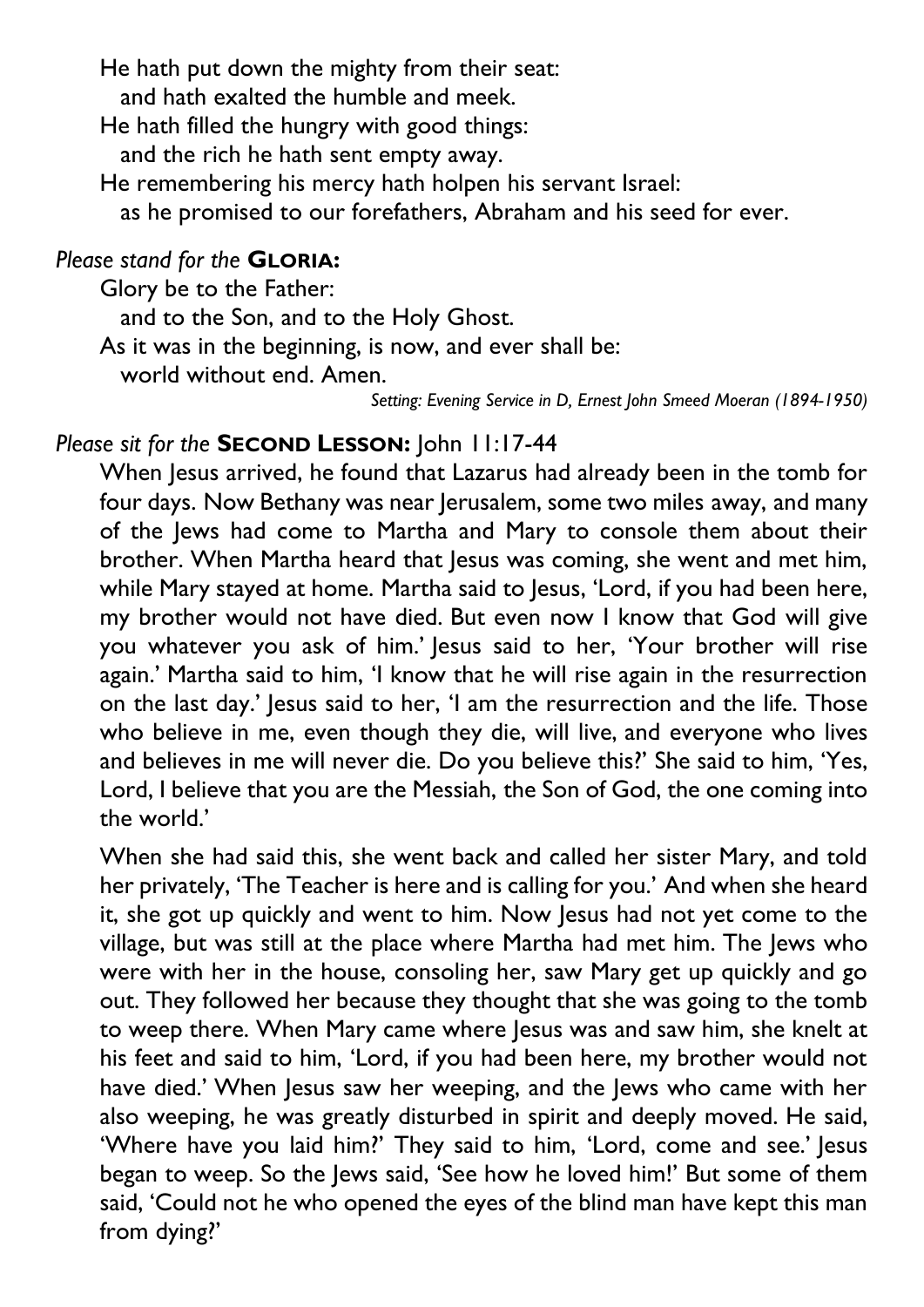Then Jesus, again greatly disturbed, came to the tomb. It was a cave, and a stone was lying against it. Jesus said, 'Take away the stone.' Martha, the sister of the dead man, said to him, 'Lord, already there is a stench because he has been dead for four days.' Jesus said to her, 'Did I not tell you that if you believed, you would see the glory of God?' So they took away the stone. And Jesus looked upwards and said, 'Father, I thank you for having heard me. I knew that you always hear me, but I have said this for the sake of the crowd standing here, so that they may believe that you sent me.' When he had said this, he cried with a loud voice, 'Lazarus, come out!' The dead man came out, his hands and feet bound with strips of cloth, and his face wrapped in a cloth. Jesus said to them, 'Unbind him, and let him go.'

# *Please remain seated as the choir sings the* **NUNC DIMITTIS:**

Lord, now lettest thou thy servant depart in peace:

according to thy word.

For mine eyes have seen:

thy salvation.

Which thou hast prepared:

before the face of all people.

To be a light to lighten the Gentiles:

and to be the glory of thy people Israel.

# *Please stand for the* **GLORIA:**

Glory be to the Father:

and to the Son, and to the Holy Ghost.

As it was in the beginning, is now, and ever shall be:

world without end. Amen.

*Setting: Evening Service in D, Ernest John Smeed Moeran (1894-1950)*

# *Please remain standing and face east to recite the* **APOSTLES' CREED**:

I believe in God **the Father almighty, maker of heaven and earth; And in Jesus Christ his only Son our Lord; who was conceived by the Holy Spirit, born of the Virgin Mary, suffered under Pontius Pilate, was crucified, dead, and buried. He descended into hell. The third day he rose again from the dead. He ascended into heaven, and sitteth on the right hand of God the Father almighty. From thence he shall come to judge the quick and the dead. I believe in the Holy Spirit, the holy catholic Church, the communion of saints, the forgiveness of sins, the resurrection of the body, and the life everlasting. Amen.**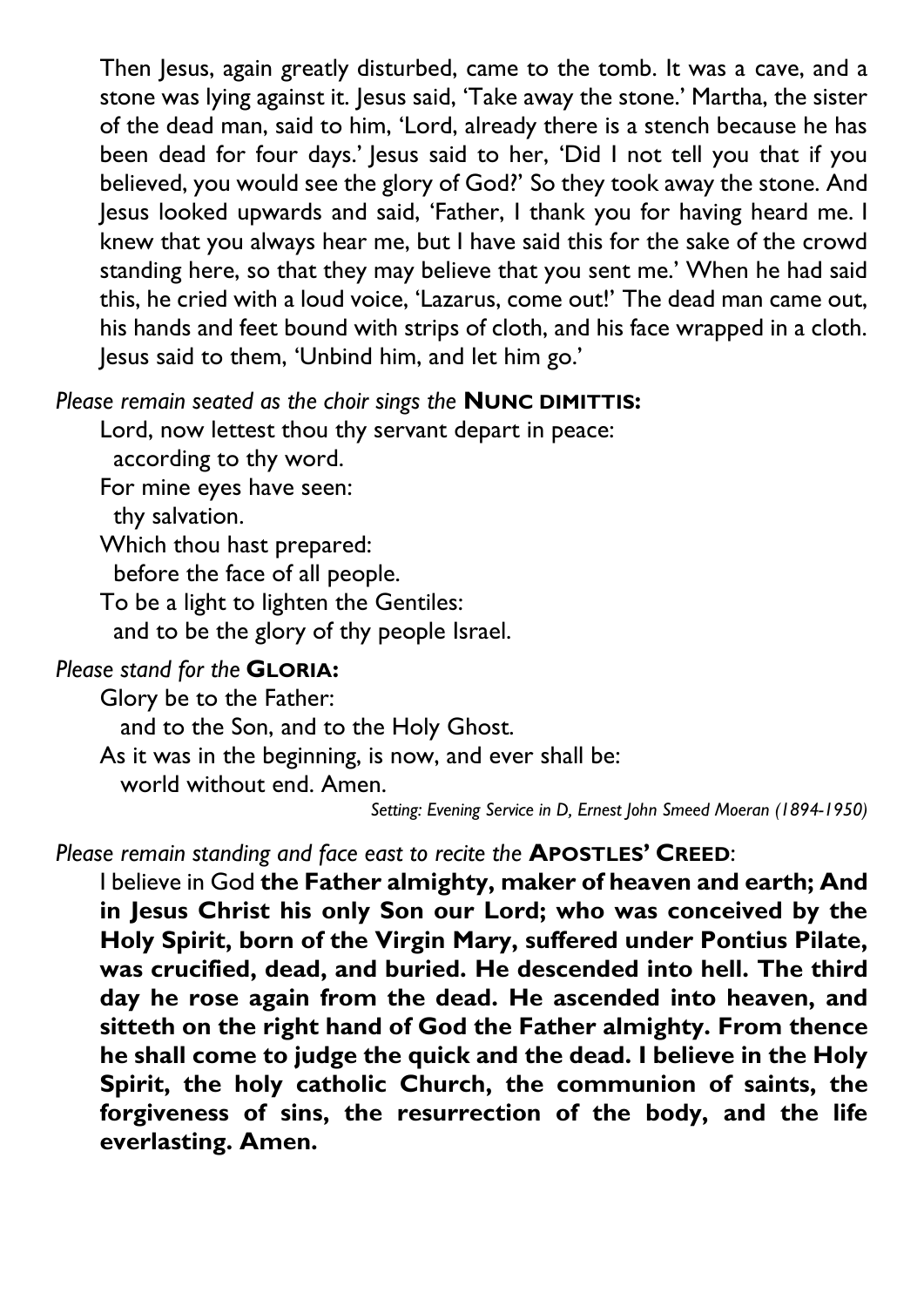*Priest:* The Lord be with you. *Choir:* And with thy spirit. *Priest:* Let us pray.

### *Please kneel or sit*

*Priest:* Lord, have mercy upon us.

*Choir:* Christ, have mercy upon us.

*Priest:* Lord, have mercy upon us.

# *Choir:*

Our Father, which art in heaven, Hallowed be thy name. Thy kingdom come. Thy will be done in earth, As it is in heaven. Give us this day our daily bread. And forgive us our trespasses, As we forgive them that trespass against us. And lead us not into temptation; But deliver us from evil. Amen.

*Priest:* O Lord, shew thy mercy upon us.

*Choir:* And grant us thy salvation.

*Priest:* O Lord, save the Queen.

*Choir:* And mercifully hear us when we call upon thee.

*Priest:* Endue thy ministers with righteousness.

*Choir:* And make thy chosen people joyful.

*Priest:* O Lord, save thy people.

*Choir:* And bless thine inheritance.

*Priest:* Give peace in our time, O Lord.

*Choir:* Because there is none other that fighteth for us, but only thou, O God.

*Priest:* O God, make clean our hearts within us.

*Choir:* And take not thy Holy Spirit from us.

# **THE COLLECT OF THE DAY:**

Almighty God, who hast given thine only Son to be unto us both a sacrifice for sin, and also an ensample of godly life; Give us grace that we may always most thankfully receive that his inestimable benefit, and also daily endeavour ourselves to follow the blessed steps of his most holy life; through the same Jesus Christ our Lord.

*Choir:* Amen.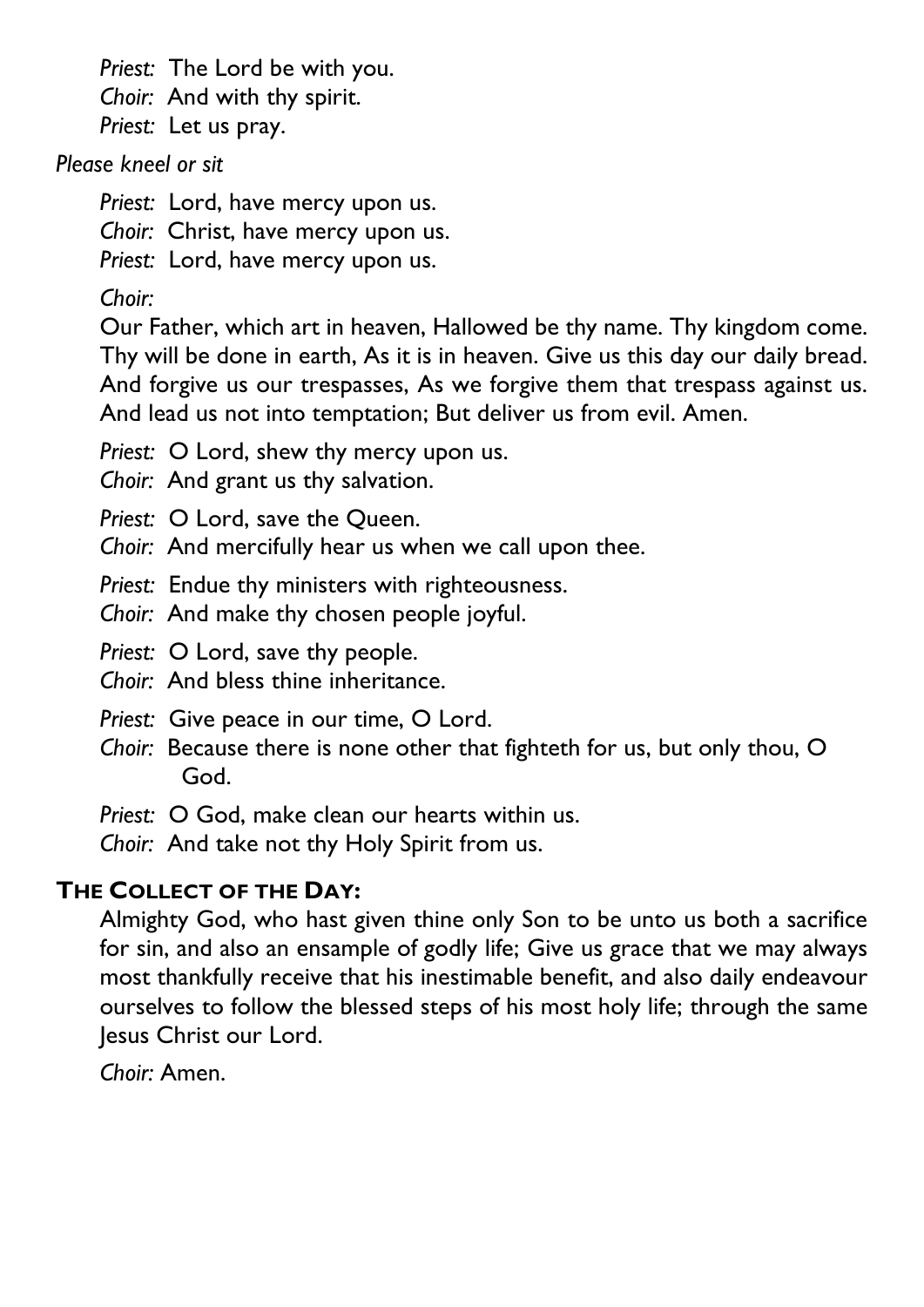# **COLLECT FOR PEACE**:

O God, from whom all holy desires, all good counsels and all just works do proceed; Give unto thy servants that peace which the world cannot give; that both, our hearts may be set to obey thy commandments, and also that by thee we being defended from the fear of our enemies may pass our time in rest and quietness; through the merits of Jesus Christ our Saviour.

*Choir:* Amen.

### **COLLECT FOR AID AGAINST ALL PERILS***:*

Lighten our darkness, we beseech thee, O Lord: and by thy great mercy defend us from all perils and dangers of this night; for the love of thy only Son, our Saviour Jesus Christ.

*Choir:* Amen.

### *The choir sings the* **ANTHEM – COLLECT OF ST PHILIP AND ST JAMES' DAY**

O Almighty God, whom truly to know is everlasting life: Grant us perfectly to know thy Son Jesus Christ to be the way, the truth, and the life; that, following the steps of thy holy Apostles, Saint Philip and Saint James, we may steadfastly walk in the way that leadeth to eternal life; through the same thy Son Jesus Christ our Lord. Amen.

> *Words: The Collect of St Philip and St James' Day Music: Philip Stopford (b. 1977) (world premiere)*

### **SERMON** *by the Very Reverend Stephen Forde, Dean*

*Please kneel or sit for the* **PRAYERS,** *which conclude with* **A PRAYER OF ST JOHN CHRYSOSTOM:**

Almighty God, who hast given us grace at this time with one accord to make our common supplications unto thee; and dost promise that when two or three are gathered together in thy Name thou wilt grant their requests: Fulfil now, O Lord, the desires and petitions of thy servants as may be most expedient for them; granting us in this world knowledge of thy truth, and in the world to come life everlasting.

### *All respond:***Amen.**

The grace of our Lord Jesus Christ, and the love of God, and the fellowship of the Holy Spirit, be with us all evermore.

### *All respond:***Amen.**

*Please stand to sing* **HYMN 286**: